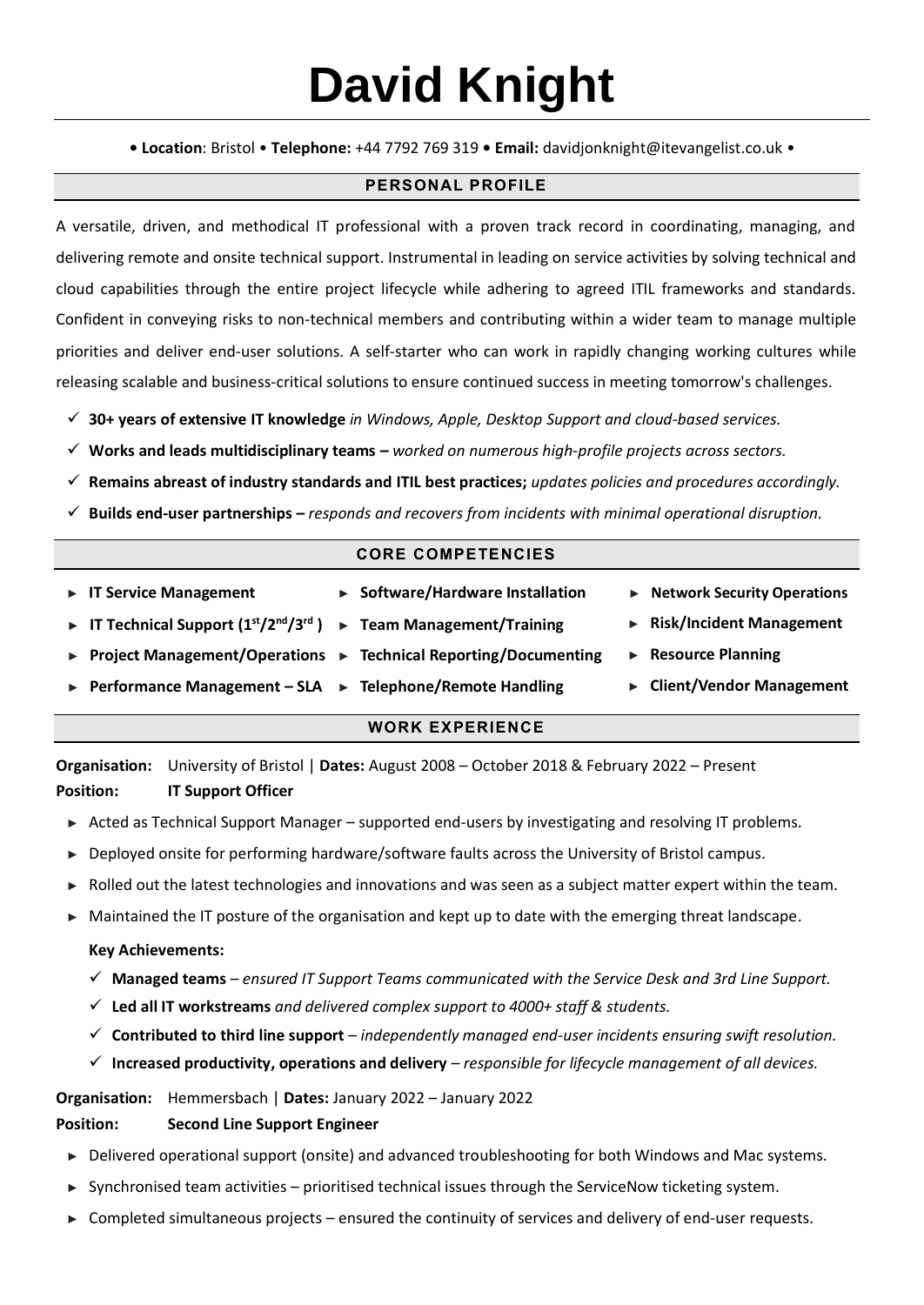- ► Escalated risks managed complex internal and external dependencies by identifying and removing blockers. **Key Achievements:**
	- ✓ **Built a collaborative environment** *– responsible for the escalation management of macOS/IOS hardware.*
	- ✓ **Championed continuous service improvements** *– supported resolutions of tickets within agreed SLA.*
	- ✓ **Project managed** *the complete builds of new laptops and desktops.*

**Organisation:** Intellectual Property Office | **Dates:** January 2021 – October 2021

## **Position: Senior Support Specialist**

- ► Orchestrated all aspects of second-line technical support reviewed all tickets via ServiceNow.
- ► Delivered time-sensitive support assisted with any technical issues and provided progress updates to end-users.
- ► Streamlined reporting processes completed day-to-day operations and prepared technical documentation.
- ► Security cleared ensured compliance with organisational policies while working within ITIL frameworks.

## **Key Achievements:**

- ✓ **Rolled Out Microsoft Window Surfaces** *using Microsoft Azure and Microsoft Intune.*
- ✓ **Deployed onsite for upgrading the network** *Mobile Device Management (Airwatch/Intune).*
- ✓ **Raised awareness of departmental responsibilities** *embedded procedures into working practices.*

#### **Organisation:** Dr Martens, Airwair International Ltd | **Dates:** July 2020 – October 2020

## **Position: System Administrator – Google to Microsoft Migration**

- ► Delivered support by contributing to a dedicated Team space for specific Google/Microsoft Support issues.
- ► Aligned processes internally liaised with departments to deliver projects while minimising business disruption.
- ► Prepared the appropriate provision of information to management, including reporting on operations.
- ► Prepared common issues guides and post migration support for users while escalating any critical issues.

#### **Key Achievements:**

## ✓ **Owned the delivery of software infrastructure and administration support:**

- o *Remediation of Google Drive to OneDrive migration issues in testing.*
- o *Remediation of Google Docs to Office Docs formatting issues.*
- o *Post Migration Support (OneDrive, Email, Forms) and formatting support.*
- o *Password Reset Ability – streamlined operations to help reduce helpdesk response times.*

#### **Organisation:** Arval BNP Paribas Group | **Dates:** October 2019 – December 2019

## **Position: Desktop Support Engineer**

- ► Worked within the IT Support team assisting customers in three locations across the UK.
- ► Provided Deskside, Email, Skype and Telephone support to over 1000+ UK based customers.
- ► Investigated and diagnosed Windows 7/Office 2010 incidents raised via the Remedy ticketing system.
- ► Used Active Directory to create/remove/disable computer accounts, reset passwords and unlock accounts.

## **Key Achievements:**

- ✓ **Implemented a VPN solution to laptops** *oversaw early-stage planning for a Windows 10 deployment.*
- ✓ **Built and configured desktops, laptops & WYSE terminals** *using Acronis deployment software.*
- ✓ **Exposed to SCCM while adhering to ITIL best practices** *to ensure that tickets were resolved swiftly.*